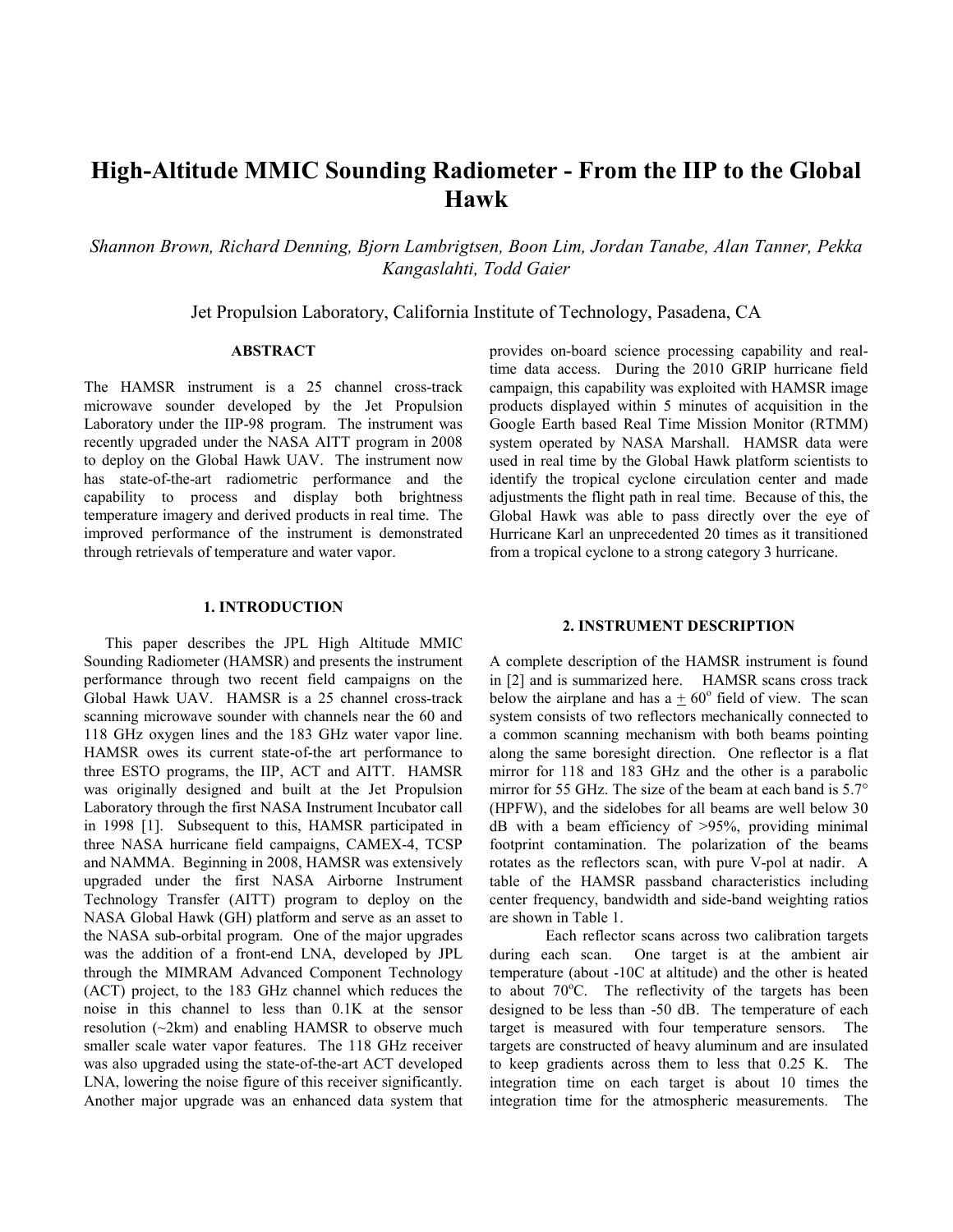| <b>LSB</b><br>Channel<br>$W_1$<br><b>USB</b><br>W <sub>2</sub><br>[GHz]<br>[GHz]<br>[MHz]<br>[MHz]<br>50.30<br>185.34<br>$\mathbf{1}$<br>$\overline{\phantom{a}}$<br>$\overline{\phantom{0}}$<br>$\overline{2}$<br>51.81<br>456.26<br>$\qquad \qquad \blacksquare$<br>$\overline{\phantom{0}}$<br>3<br>52.82<br>444.60<br>53.46<br>151.29<br>$\overline{\mathbf{4}}$<br>0.58<br>53.69<br>155.73<br>0.42<br>54.41<br>446.50<br>5<br>$\overline{a}$<br>$\overline{a}$<br>$\overline{a}$<br>54.94<br>442.91<br>6<br>$\overline{a}$<br>L,<br>Ĭ.<br>$\overline{a}$<br>55.46<br>374.80<br>7<br>55.99<br>279.05<br>8<br>0.90<br>56.61<br>235.84<br>0.10<br>113.27<br>1062.11<br>9<br>L,<br>$\overline{\phantom{a}}$<br>÷,<br>÷,<br>10<br>115.19<br>1060.03<br>$\overline{a}$<br>$\overline{a}$<br>$\overline{a}$<br>11<br>116.18<br>506.09<br>L,<br>L,<br>$\frac{1}{2}$<br>12<br>116.70<br>504.33<br>$\overline{\phantom{0}}$<br>$\overline{\phantom{a}}$<br>$\overline{\phantom{a}}$<br>13<br>117.13<br>432.13<br>$\overline{a}$<br>÷,<br>14<br>117.54<br>418.95<br>$\overline{a}$<br>$\overline{\phantom{a}}$<br>$\overline{\phantom{a}}$<br>117.93<br>459.60<br>0.54<br>119.56<br>424.56<br>0.46<br>15<br>118.30<br>319.84<br>0.54<br>119.19<br>302.38<br>0.46<br>16<br>118.50<br>117.19<br>0.47<br>140.74<br>0.53<br>17<br>118.98<br>18<br>118.61<br>100.86<br>0.42<br>118.86<br>105.95<br>0.58<br>19<br>166.95<br>3812.82<br>÷,<br>$\frac{1}{2}$<br>÷<br>173.22<br>3298.97<br>0.54<br>192.88<br>2926.96<br>0.46<br>20<br>176.26<br>2409.16<br>0.34<br>190.23<br>2472.45<br>0.66<br>21<br>178.74<br>2133.24<br>0.23<br>187.95<br>2162.90<br>0.77<br>22<br>180.39<br>1093.10<br>23<br>0.29<br>186.32<br>1119.17<br>0.71<br>181.44<br>1157.75<br>185.09<br>1109.80<br>0.64<br>24<br>0.36<br>25<br>182.30<br>536.28<br>0.27<br>184.31<br>539.22<br>0.73 |             | $BW -$ |                               | $BW -$ |  |
|---------------------------------------------------------------------------------------------------------------------------------------------------------------------------------------------------------------------------------------------------------------------------------------------------------------------------------------------------------------------------------------------------------------------------------------------------------------------------------------------------------------------------------------------------------------------------------------------------------------------------------------------------------------------------------------------------------------------------------------------------------------------------------------------------------------------------------------------------------------------------------------------------------------------------------------------------------------------------------------------------------------------------------------------------------------------------------------------------------------------------------------------------------------------------------------------------------------------------------------------------------------------------------------------------------------------------------------------------------------------------------------------------------------------------------------------------------------------------------------------------------------------------------------------------------------------------------------------------------------------------------------------------------------------------------------------------------------------------------------------------------------------------------------------------------------------------------------------------|-------------|--------|-------------------------------|--------|--|
|                                                                                                                                                                                                                                                                                                                                                                                                                                                                                                                                                                                                                                                                                                                                                                                                                                                                                                                                                                                                                                                                                                                                                                                                                                                                                                                                                                                                                                                                                                                                                                                                                                                                                                                                                                                                                                                   | $f_c - LSB$ |        | $\mathbf{f_c} - \mathbf{USB}$ |        |  |
|                                                                                                                                                                                                                                                                                                                                                                                                                                                                                                                                                                                                                                                                                                                                                                                                                                                                                                                                                                                                                                                                                                                                                                                                                                                                                                                                                                                                                                                                                                                                                                                                                                                                                                                                                                                                                                                   |             |        |                               |        |  |
|                                                                                                                                                                                                                                                                                                                                                                                                                                                                                                                                                                                                                                                                                                                                                                                                                                                                                                                                                                                                                                                                                                                                                                                                                                                                                                                                                                                                                                                                                                                                                                                                                                                                                                                                                                                                                                                   |             |        |                               |        |  |
|                                                                                                                                                                                                                                                                                                                                                                                                                                                                                                                                                                                                                                                                                                                                                                                                                                                                                                                                                                                                                                                                                                                                                                                                                                                                                                                                                                                                                                                                                                                                                                                                                                                                                                                                                                                                                                                   |             |        |                               |        |  |
|                                                                                                                                                                                                                                                                                                                                                                                                                                                                                                                                                                                                                                                                                                                                                                                                                                                                                                                                                                                                                                                                                                                                                                                                                                                                                                                                                                                                                                                                                                                                                                                                                                                                                                                                                                                                                                                   |             |        |                               |        |  |
|                                                                                                                                                                                                                                                                                                                                                                                                                                                                                                                                                                                                                                                                                                                                                                                                                                                                                                                                                                                                                                                                                                                                                                                                                                                                                                                                                                                                                                                                                                                                                                                                                                                                                                                                                                                                                                                   |             |        |                               |        |  |
|                                                                                                                                                                                                                                                                                                                                                                                                                                                                                                                                                                                                                                                                                                                                                                                                                                                                                                                                                                                                                                                                                                                                                                                                                                                                                                                                                                                                                                                                                                                                                                                                                                                                                                                                                                                                                                                   |             |        |                               |        |  |
|                                                                                                                                                                                                                                                                                                                                                                                                                                                                                                                                                                                                                                                                                                                                                                                                                                                                                                                                                                                                                                                                                                                                                                                                                                                                                                                                                                                                                                                                                                                                                                                                                                                                                                                                                                                                                                                   |             |        |                               |        |  |
|                                                                                                                                                                                                                                                                                                                                                                                                                                                                                                                                                                                                                                                                                                                                                                                                                                                                                                                                                                                                                                                                                                                                                                                                                                                                                                                                                                                                                                                                                                                                                                                                                                                                                                                                                                                                                                                   |             |        |                               |        |  |
|                                                                                                                                                                                                                                                                                                                                                                                                                                                                                                                                                                                                                                                                                                                                                                                                                                                                                                                                                                                                                                                                                                                                                                                                                                                                                                                                                                                                                                                                                                                                                                                                                                                                                                                                                                                                                                                   |             |        |                               |        |  |
|                                                                                                                                                                                                                                                                                                                                                                                                                                                                                                                                                                                                                                                                                                                                                                                                                                                                                                                                                                                                                                                                                                                                                                                                                                                                                                                                                                                                                                                                                                                                                                                                                                                                                                                                                                                                                                                   |             |        |                               |        |  |
|                                                                                                                                                                                                                                                                                                                                                                                                                                                                                                                                                                                                                                                                                                                                                                                                                                                                                                                                                                                                                                                                                                                                                                                                                                                                                                                                                                                                                                                                                                                                                                                                                                                                                                                                                                                                                                                   |             |        |                               |        |  |
|                                                                                                                                                                                                                                                                                                                                                                                                                                                                                                                                                                                                                                                                                                                                                                                                                                                                                                                                                                                                                                                                                                                                                                                                                                                                                                                                                                                                                                                                                                                                                                                                                                                                                                                                                                                                                                                   |             |        |                               |        |  |
|                                                                                                                                                                                                                                                                                                                                                                                                                                                                                                                                                                                                                                                                                                                                                                                                                                                                                                                                                                                                                                                                                                                                                                                                                                                                                                                                                                                                                                                                                                                                                                                                                                                                                                                                                                                                                                                   |             |        |                               |        |  |
|                                                                                                                                                                                                                                                                                                                                                                                                                                                                                                                                                                                                                                                                                                                                                                                                                                                                                                                                                                                                                                                                                                                                                                                                                                                                                                                                                                                                                                                                                                                                                                                                                                                                                                                                                                                                                                                   |             |        |                               |        |  |
|                                                                                                                                                                                                                                                                                                                                                                                                                                                                                                                                                                                                                                                                                                                                                                                                                                                                                                                                                                                                                                                                                                                                                                                                                                                                                                                                                                                                                                                                                                                                                                                                                                                                                                                                                                                                                                                   |             |        |                               |        |  |
|                                                                                                                                                                                                                                                                                                                                                                                                                                                                                                                                                                                                                                                                                                                                                                                                                                                                                                                                                                                                                                                                                                                                                                                                                                                                                                                                                                                                                                                                                                                                                                                                                                                                                                                                                                                                                                                   |             |        |                               |        |  |
|                                                                                                                                                                                                                                                                                                                                                                                                                                                                                                                                                                                                                                                                                                                                                                                                                                                                                                                                                                                                                                                                                                                                                                                                                                                                                                                                                                                                                                                                                                                                                                                                                                                                                                                                                                                                                                                   |             |        |                               |        |  |
|                                                                                                                                                                                                                                                                                                                                                                                                                                                                                                                                                                                                                                                                                                                                                                                                                                                                                                                                                                                                                                                                                                                                                                                                                                                                                                                                                                                                                                                                                                                                                                                                                                                                                                                                                                                                                                                   |             |        |                               |        |  |
|                                                                                                                                                                                                                                                                                                                                                                                                                                                                                                                                                                                                                                                                                                                                                                                                                                                                                                                                                                                                                                                                                                                                                                                                                                                                                                                                                                                                                                                                                                                                                                                                                                                                                                                                                                                                                                                   |             |        |                               |        |  |
|                                                                                                                                                                                                                                                                                                                                                                                                                                                                                                                                                                                                                                                                                                                                                                                                                                                                                                                                                                                                                                                                                                                                                                                                                                                                                                                                                                                                                                                                                                                                                                                                                                                                                                                                                                                                                                                   |             |        |                               |        |  |
|                                                                                                                                                                                                                                                                                                                                                                                                                                                                                                                                                                                                                                                                                                                                                                                                                                                                                                                                                                                                                                                                                                                                                                                                                                                                                                                                                                                                                                                                                                                                                                                                                                                                                                                                                                                                                                                   |             |        |                               |        |  |
|                                                                                                                                                                                                                                                                                                                                                                                                                                                                                                                                                                                                                                                                                                                                                                                                                                                                                                                                                                                                                                                                                                                                                                                                                                                                                                                                                                                                                                                                                                                                                                                                                                                                                                                                                                                                                                                   |             |        |                               |        |  |
|                                                                                                                                                                                                                                                                                                                                                                                                                                                                                                                                                                                                                                                                                                                                                                                                                                                                                                                                                                                                                                                                                                                                                                                                                                                                                                                                                                                                                                                                                                                                                                                                                                                                                                                                                                                                                                                   |             |        |                               |        |  |
|                                                                                                                                                                                                                                                                                                                                                                                                                                                                                                                                                                                                                                                                                                                                                                                                                                                                                                                                                                                                                                                                                                                                                                                                                                                                                                                                                                                                                                                                                                                                                                                                                                                                                                                                                                                                                                                   |             |        |                               |        |  |
|                                                                                                                                                                                                                                                                                                                                                                                                                                                                                                                                                                                                                                                                                                                                                                                                                                                                                                                                                                                                                                                                                                                                                                                                                                                                                                                                                                                                                                                                                                                                                                                                                                                                                                                                                                                                                                                   |             |        |                               |        |  |
|                                                                                                                                                                                                                                                                                                                                                                                                                                                                                                                                                                                                                                                                                                                                                                                                                                                                                                                                                                                                                                                                                                                                                                                                                                                                                                                                                                                                                                                                                                                                                                                                                                                                                                                                                                                                                                                   |             |        |                               |        |  |
|                                                                                                                                                                                                                                                                                                                                                                                                                                                                                                                                                                                                                                                                                                                                                                                                                                                                                                                                                                                                                                                                                                                                                                                                                                                                                                                                                                                                                                                                                                                                                                                                                                                                                                                                                                                                                                                   |             |        |                               |        |  |

Table 1. HAMSR passband characteristics.

absolute accuracy of the HAMSR TBs has been demonstrated in flight to be better than 1.5 K using dropsonde and radiosonde comparisons.

The HAMSR instrument was originally developed through the first IIP in 1998. Subsequent to the completion of the instrument under the IIP, HAMSR was prepared to participate in the CAMEX-4 field campaign in 2001 on the ER-2. It was then later flown in the TCSP campaign in 2005 again on the ER-2 and in the NAMMA campaign in 2006 on the DC-8. Because the instrument was originally developed as a technology demonstration instrument, it lacked the robustness that is needed for an operational airborne instrument. Starting in 2008, HAMSR was extensively upgraded under the ESTO AITT program with the



Figure 1. Measured receiver noise temperature as a function of frequency for the HAMSR channels.

objectives to bring the instrument to the current state-of-theart and improve the reliability of the system so that it may serve as an operational asset to the NASA sub-orbital science program.

The major upgrades under the AITT program include the addition of a state-of-the-art low noise amplifier (LNA) to the 183 GHz receiver, an upgrade to the 118 GHz LNA, an upgraded data system capable of on-board science processing and a re-designed instrument packaging concept to consolidate the power, data, thermal and receiver subsystems into one compact housing for deployment on the NASA Global Hawk Unmanned Aerial System (UAS).

# **3. RECIEVER SYSTEM UPGRADES**

The HAMSR 183 GHz receiver sub-system takes advantage of the state-of-the-art high frequency LNA development projects at JPL. The 130-220 GHz LNAs developed under the NASA ESTO MIMRAM program have demonstrated excellent performance both in terms of low noise figure and high gain [3]. The old HAMSR 183 GHz channel had a mixer front end and a very high receiver noise temperature, on the order of 6000K. The MIMRAM LNA was added to the system just after the feed horn. A side band reject filter was added between the LNA and the mixer to reject the upper-side band. Adequately rejecting the upper sideband image is most important for the 166 GHz window channel and matters less for the channels closer to the line center. The upper sideband rejection ratio is greater than 20dB for the image of the 166 GHz channel.

The 118 GHz receiver system was also upgraded with a current generation LNA developed under the same MIMRAM program, reducing the LNA noise temperature in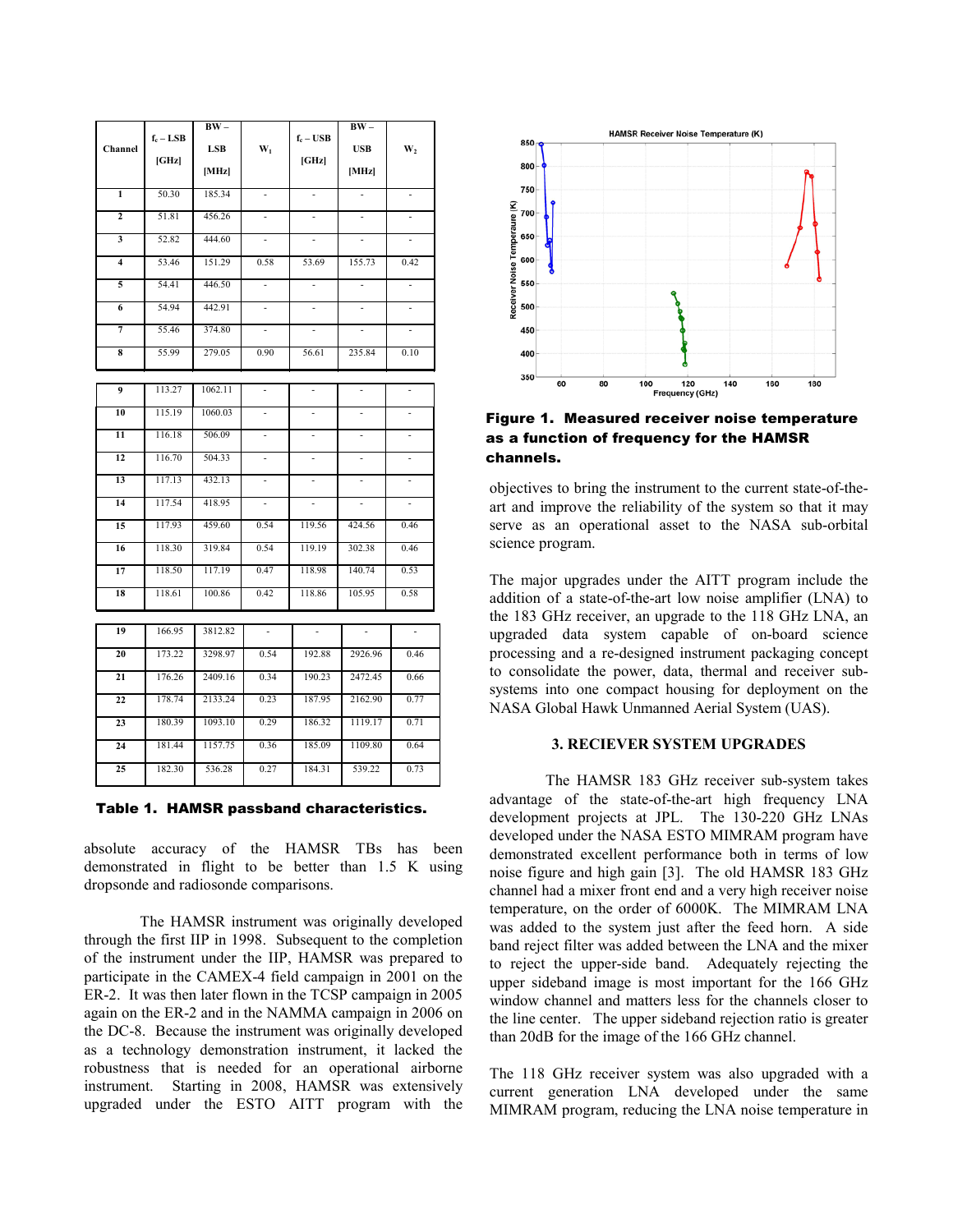this receiver to approximately 350K, from greater than 1000K. A plot of the HAMSR end-to-end receiver noise temperatures as a function of frequency is shown in Figure 1. The measured HAMSR NEDTs at 300K are between 0.16-0.3 K at 50 GHz, 0.1-0.15 K at 118 GHz and 0.06-0.14 K at 183 GHz for a 2km pixel at the Global Hawk cruising altitude.

## **4. DATA SYSTEM UPGRADES**

Because the HAMSR instrument was originally built as a laboratory demonstration instrument, the data system was not optimized for an operational scenario. The data system was upgraded to accommodate real time data transfer to the GH platform as well as to have the ability to perform onboard processing. Because the main advantage of the GH is its long duration, it is essential that data can be transmitted to the ground during the flight. The data system consists of an FPGA that is used to read the digitized radiometer counts from the analog-to-digital converters and receive the reflector position from the scan motor encoder, which are then sent to a microprocessor and packed into data files. The microprocessor additionally reads telemetry data from 40 on-board housekeeping channels (containing instrument temperatures) and receives packets from an on-board navigation unit, which provides GPS time and position, as well as independent attitude information (e.g. heading, roll, pitch and yaw). The raw data files are accessed through an Ethernet port and are stored on-board the instrument using a removable flash memory card. The HAMSR full data rate is relatively low, at 75 kbps, allowing for real time access over the Global Hawk high data rate downlink. The instrument also broadcasts a low data rate stream providing swath imagery over the iridium data link to the GH, which is



Figure 3. Example of the HAMSR TB imagery available in real time during GH flights. The "x" markers show observed lighting which is correlated with deep convection evident as TBs depressed due to scattering.



Figure 2. HAMSR ground data system on the Global Hawk.

limited to 2 kbps. The main difference between the high and low data rate steams is that the full data steam is over sampled by a factor of 12 and the low data rate stream only includes one observation per beamwidth and does not include the 118 GHz channels.

Once on the ground, the raw data are unpacked and processed though two levels of processing. The Level 1B product contains geo-located, time stamped, calibrated brightness temperatures for the Earth scan. During deployment on the GH, these data are processed into swath imagery and placed into Google Earth kml format. The HAMSR ground data system is illustrated in Figure 2. The kml files are hosted on a server and made available to the NASA Real Time Mission Monitor and the JPL Hurricane Portal. Image files are also posted in real time on the HAMSR website. The swath products include brightness temperature imagery as well as derived products such as precpitable water vapor and integrated cloud liquid water. Off-line, these data are then input to a 1-D variational retrieval algorithm to produce temperature, water vapor and cloud liquid water profiles, as well as several derived products, such as potential temperature and relative humidity. These data are included in the Level 2 product.

An example of the RTMM display showing the HAMSR 50.3 GHz imagery over an eye overpass of Hurricane Earl in 2010 is shown in Figure 3. This example shows a clearly defined eye wall with significant convection indicated by a scattering depression of the TBs. The markers shown in the image indicate observed lighting strikes. The HAMSR data were used in real time to make adjustments to the flight path to enable sub-sequent eye overpasses.

A second example of the real time data products is shown in Figure 4. This image was taken during the NOAA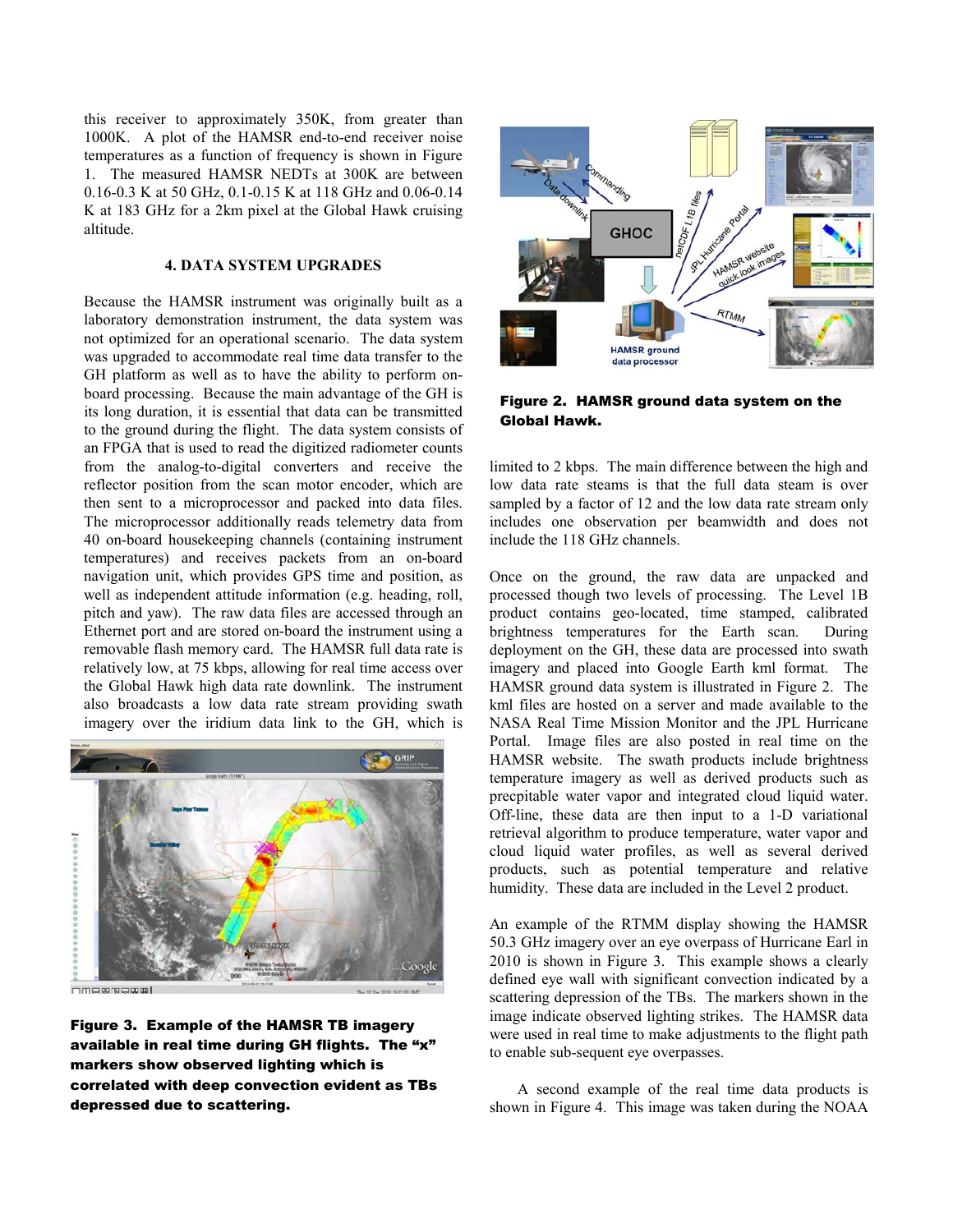

Figure 4. Image of the Real Time Mission Monitor display showing an atmospheric river transect during WISPAR. The image on the right shows HAMSR derived PWV over the transect. The strip chart in the upper right shows the nadir trace of PWV and CLW. The bottom right image shows the aircraft track and AMSU PWV imagery. These data were transmitted over the low-bandwidth iridium link.

Winter Storms and Atmospheric Rivers Campaign (WISPAR). An objective of this campaign was to study atmospheric water vapor rivers. HAMSR precipitable water vapor data were used in real time during this campaign to locate the boundaries of the atmospheric river to time the release of dropsondes, which were the main payload on this mission.

## **5. HAMSR OBSERVATIONS ENABLED BY THE NEW TECHNOLOGY**

## **5.1. Upward looking water vapor retrievals**

Several observations were conducted to demonstrate the measurements enabled by the new receiver technology. The first was a roof-top upward looking sky scan measurement. A simple statistical linear regression algorithm was used to derive precipitable water vapor from the HAMSR TBs. Windowing this data in time reveal very small scale water vapor structures passing over the instrument field of view. Figure 5 shows an image of 15 minutes of sky scans revealing PWV structures on the order of a few tenths of a mm over spatial scales of less than 1km. A power spectrum of the PWV time series is shown in Figure 6, demonstrating that the new system is able to resolve water vapor variability on time scales of seconds. The equivalent noise for the old system was added to the data to illustrate the improvement offered by the new LNAs. This is also shown in Figure 6, showing that the old system was not capable of resolving variability on time scales less than about 5 minutes.



Figure 5. Image of PWV in mm over JPL in Pasadena CA in February 2010. The data show small scale structures in PWV passing over the instrument.



Figure 6. Power spectrum of the HAMSR derived PWV demonstrating that the new system is capable of resolving water vapor variability on time scales of seconds.

## **5.2. Temperature and Water Vapor Profiles from the Global Hawk**

In February and March 2011, HAMSR participated in the WISPAR campaign on the Global Hawk to study winter storms and atmospheric rivers in the Pacific Ocean. The improved system performance enabled high quality retrievals of vertical temperature and water vapor profiles using the retrieval algorithm described in [4]. An example of the retrievals for an atmospheric river transect are shown in Figure 7. The atmospheric river is characterized by a marked increase in water vapor through the lower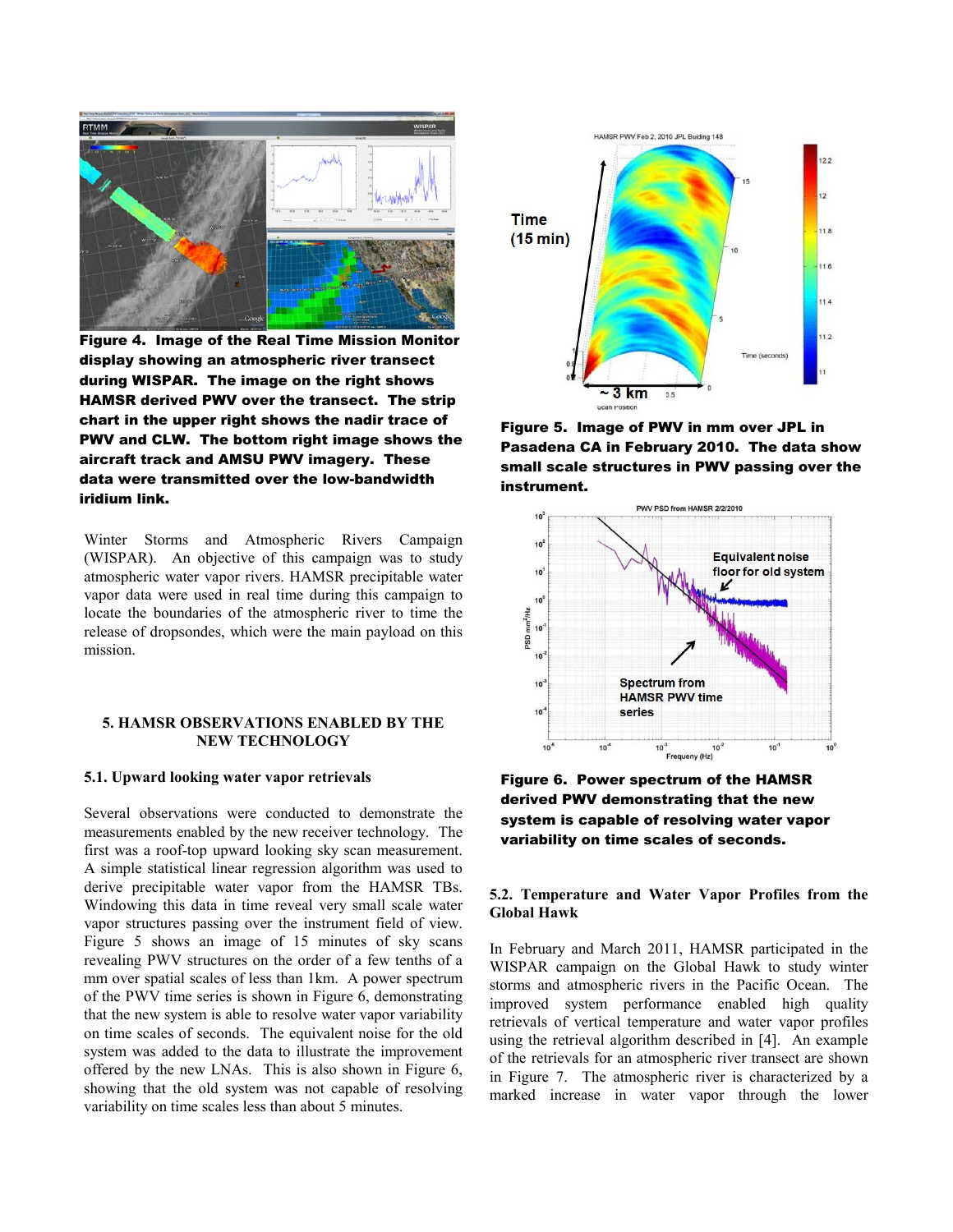

Figure 7. This image shows HAMSR retrievals of precipitable water vapor, integrated cloud liquid water, vertical temperature profile and vertical moisture profile during an atmospheric river transect. The image on the bottom right shows the PWV from NCEP.

troposphere as well as a local temperature increase below about 900 mb.

#### **6. CONCLUSIONS**

The HAMSR instrument, originally developed through the first IIP program and upgraded under the AITT program is now considered an operational and reliable instrument for the airborne science. During GRIP, the instrument was operational 100% of the time with only one channel having data unavailability for 5 hours out of over 100 hours of flight time. A minor system modification was completed after GRIP to address the channel drop out and during WISPAR, the instrument worked flawlessly. The injection of state-ofthe-art technology developed by JPL under NASA ESTO funded ACT programs has dramatically improved the performance of the instrument. This was demonstrated through retrievals of temperature in water vapor both on the ground and in the Global Hawk.

The HAMSR instrument will be participating in the NASA Venture Hurricane and Severe Storm Sentinel (HS3) program to study hurricanes through 2015.

#### **7. ACKNOWLEDGMENTS**

The research was carried out at the Jet Propulsion Laboratory, California Institute of Technology, under a contract with the National Aeronautics and Space Administration.

© 2011 California Institute of Technology. Government sponsorship acknowledged.

#### **8. REFERENCES**

[1] Lambrigtsen, B. and L. Riley "HAMSR - The High Altitude MMIC Sounding Radiometer," ESTO report, JPL-document http://hdl.handle.net/2014/40692

[2] Brown, S. T.; Lambrigtsen, B.; Denning, R. F.; Gaier, T.; Kangaslahti, P.; Lim, B. H.; Tanabe, J. M.; Tanner, A. B.; , "The High-Altitude MMIC Sounding Radiometer for the Global Hawk Unmanned Aerial Vehicle: Instrument Description and